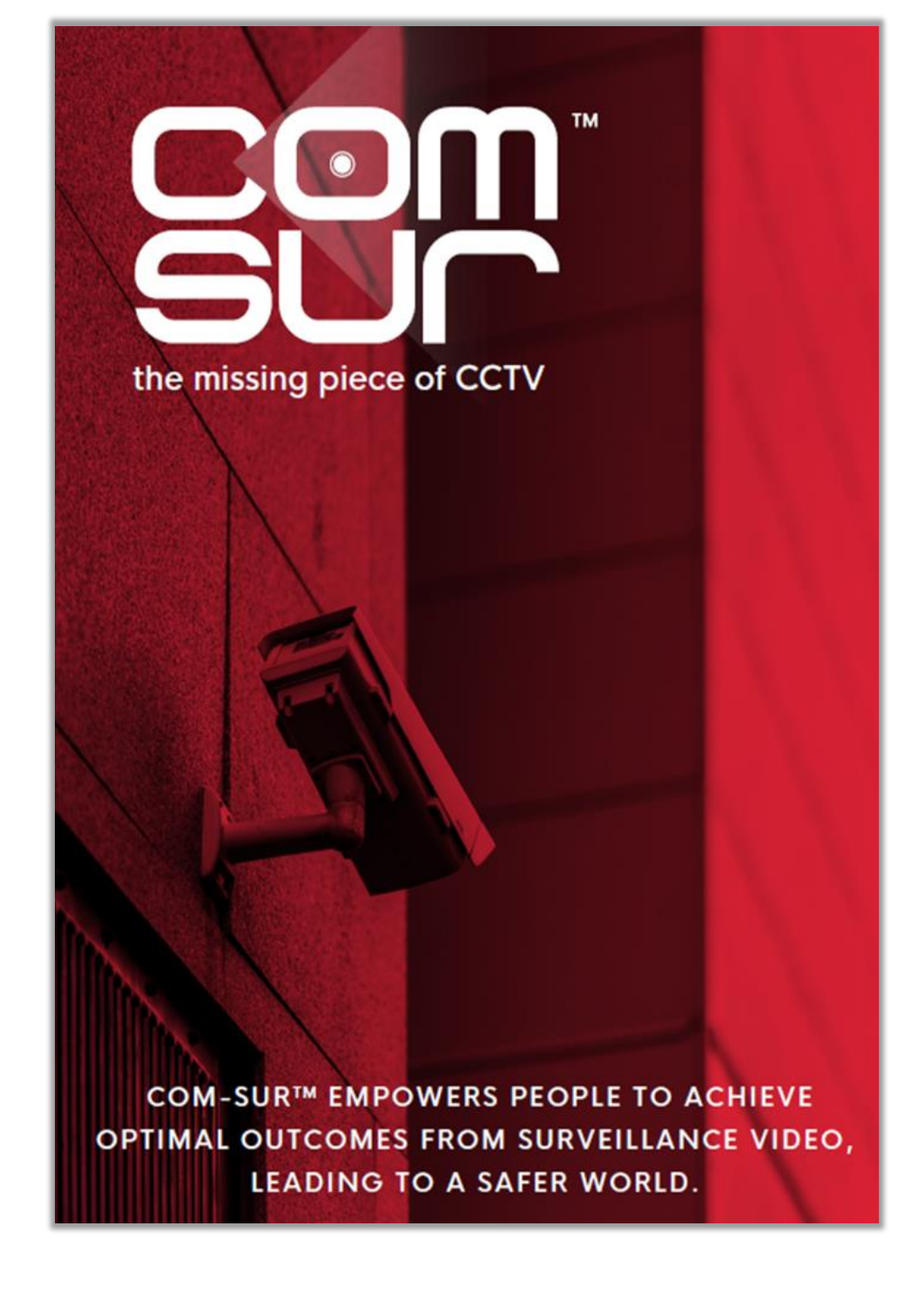## **COM-SUR**

#### COM-SUR™ – THE MISSING PIECE OF CCTV ITS COMPARISON WITH A VMS, VIDEO ANALYTICS, AI/ML

#### COM-SUR™ – THE MS OFFICE OF CCTV/VIDEO SURVEILLANCE

The purpose of this document is to demonstrate the utility value of COM-SUR as a supportive and productivity tool that complements a Video Management System (VMS), Video Analytics, Artificial Intelligence, and Machine Learning technologies.

Just as MS Office enhances the productivity and standardizes the interaction of a user when it comes to creating documents, presentations, spreadsheets, and communications, similarly, COM-SUR acts as an underlying tool that enhances the productivity and standardizes the interaction of a user when it comes to working with surveillance video and images irrespective of the type of cameras and other video surveillance technologies.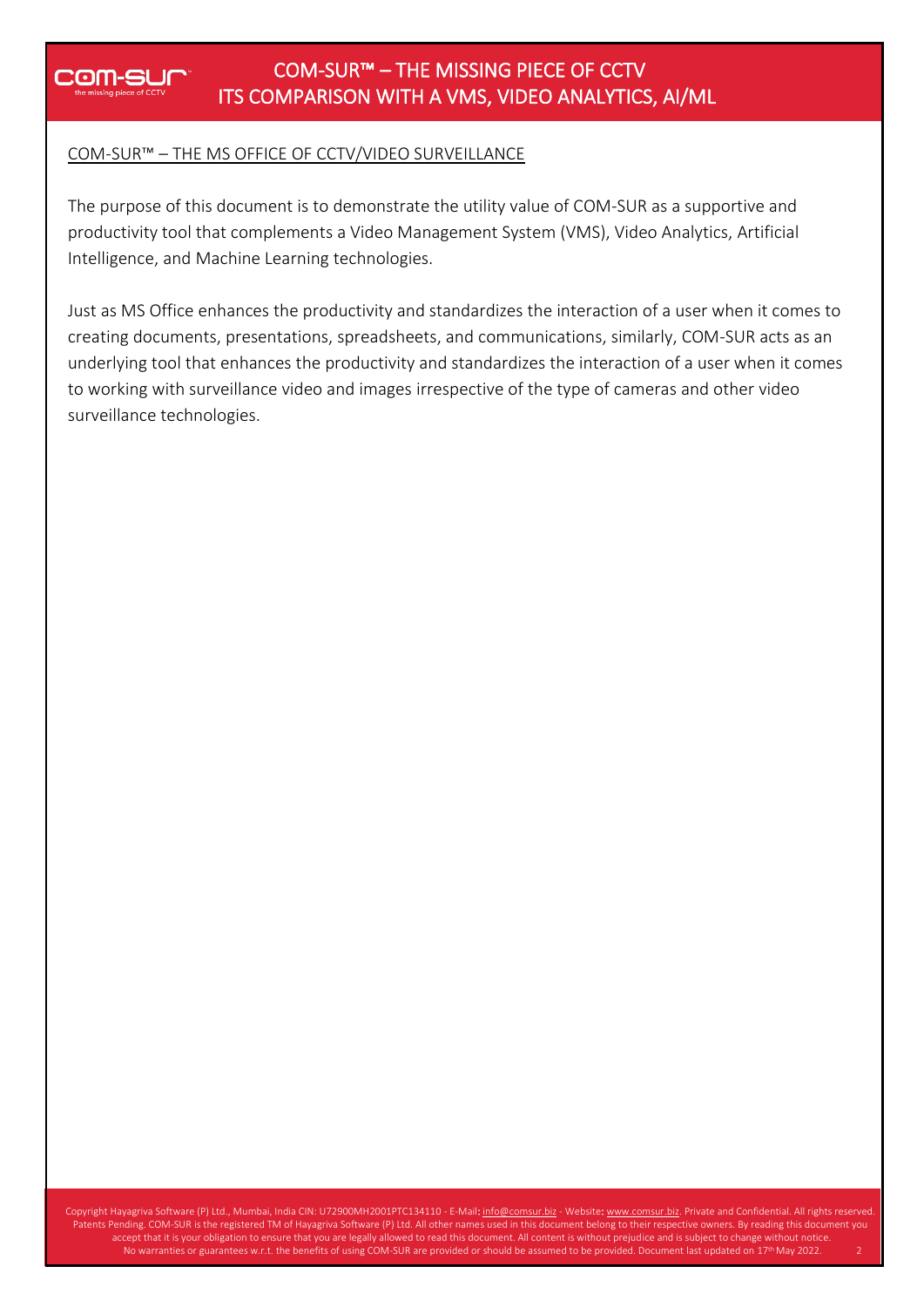## **COM-SUM**

#### COM-SUR™ – THE MISSING PIECE OF CCTV ITS COMPARISON WITH A VMS, VIDEO ANALYTICS, AI/ML

| VIDEO MANAGEMENT SYSTEMS (VMS)                                                                                                                                                                                                                                                                                                                                                     | COM-SUR                                                                                                                                                                                                                                                                                                                                                                                                                                                                                                                                                           |  |  |  |
|------------------------------------------------------------------------------------------------------------------------------------------------------------------------------------------------------------------------------------------------------------------------------------------------------------------------------------------------------------------------------------|-------------------------------------------------------------------------------------------------------------------------------------------------------------------------------------------------------------------------------------------------------------------------------------------------------------------------------------------------------------------------------------------------------------------------------------------------------------------------------------------------------------------------------------------------------------------|--|--|--|
| <b>OBJECTIVES</b>                                                                                                                                                                                                                                                                                                                                                                  |                                                                                                                                                                                                                                                                                                                                                                                                                                                                                                                                                                   |  |  |  |
| A Video Management System (whether basic or<br>full-fledged) is a component of any CCTV camera<br>infrastructure (a VMS is restricted generally only<br>to CCTV cameras). Full-fledged VMSs are used at<br>locations where large number of cameras are<br>deployed or in cases where users need advanced<br>features.<br>A VMS enables users to:                                   | COM-SUR is a tool that empowers every user of all<br>kinds of surveillance cameras (CCTV, Drones, UAVs,<br>Body-worn, Mobile phones, etc.), to achieve optimal<br>outcomes from video in multiple areas. The need for<br>COM-SUR therefore is broader both in terms of the<br>type of video source as well as the type of users. i.e.,<br>from a home user with a single camera to<br>commercial users with hundreds/thousands of<br>cameras.                                                                                                                     |  |  |  |
| Add and manage cameras to view<br>live/recorded video.                                                                                                                                                                                                                                                                                                                             | COM-SUR sits as a stack/layer over live/recorded<br>video feed from any source and enables users to:                                                                                                                                                                                                                                                                                                                                                                                                                                                              |  |  |  |
| Record/store the video in a storage device.<br>Search/Access/Extract recorded video as and<br>$\bullet$<br>when required.<br>The following items remain excluded from the<br>scope of a VMS:                                                                                                                                                                                       | Automatically convert video feed into images at<br>every one second, i.e., COM-SUR captures the<br>'moment' when multiple frames (I, P, B frames)<br>come together in 'that' one second. Doing so<br>reduces the data size dramatically (TB to GB)<br>without missing any noticeably important<br>information.                                                                                                                                                                                                                                                    |  |  |  |
| Data size reduction and creation of a cost-<br>effective disaster recovery mechanism.<br>The angle of auditing the footage as an SOP<br>/continuous investigation and offering various<br>forensics tools to do so.<br>The creation of well-categorized institutional<br>libraries of important footage along with<br>other information that can be used to train<br>AI/ML models. | Images created by COM-SUR become data sets<br>to train AI and ML models with more site-specific<br>images rather than generic images, thereby<br>delivering better results and reducing bias.<br>'Audit' hours of video footage displaying multiple<br>$\bullet$<br>cameras in minutes without missing a single<br>'frame'. This enables the user to grasp the entire<br>perspective as opposed to viewing only bits and<br>pieces of footage that are decided by rule-based<br>methods, which could well miss out critical<br>clues/other important information. |  |  |  |

Copyright Hayagriva Software (P) Ltd., Mumbai, India CIN: U72900MH2001PTC134110 - E-Mail: <u>[info@comsur.biz](mailto:info@comsur.biz)</u> - Website: <u>www.comsur.biz</u>. Private and Confidential. All rights reserved. Patents Pending. COM-SUR is the registered TM of Hayagriva Software (P) Ltd. All other names used in this document belong to their respective owners. By reading this document you accept that it is your obligation to ensure that you are legally allowed to read this document. All content is without prejudice and is subject to change without notice. No warranties or guarantees w.r.t. the benefits of using COM-SUR are provided or should be assumed to be provided. Document last updated on 17<sup>th</sup> May 2022. 3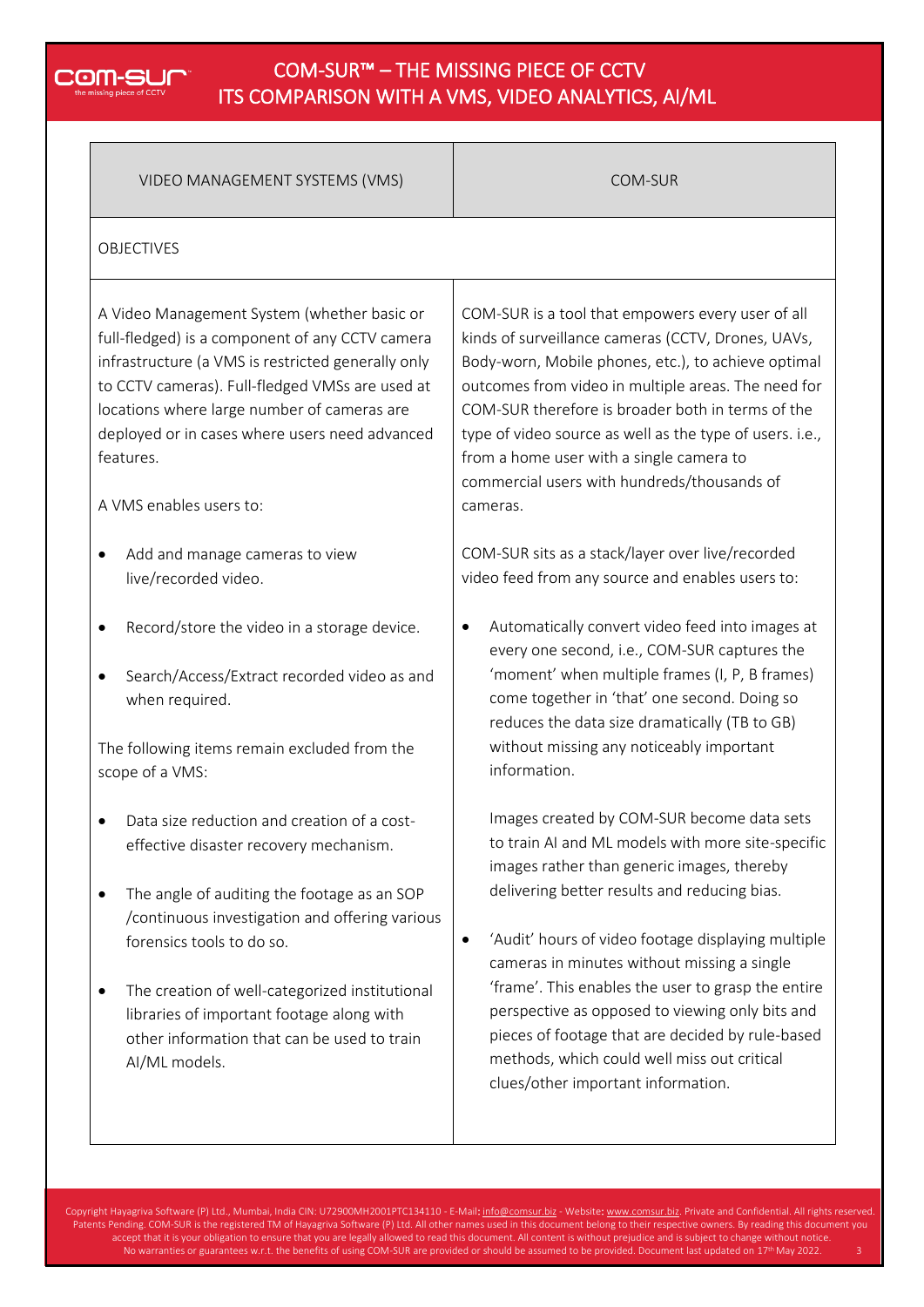|   | The creation of various standardized<br>intelligent incident reports that deliver data<br>analytics/B.I.                                                       | Backup video data in the form of images at<br>$\bullet$<br>multiple remote locations for the purpose of<br>disaster recovery. These images can be<br>re-converted into video automatically or on<br>demand.<br>Create standardized intelligent reports in<br>٠<br>PowerPoint, Word, PDF, and Excel. COM-SUR's<br>reports deliver data analytics/B.I. |
|---|----------------------------------------------------------------------------------------------------------------------------------------------------------------|------------------------------------------------------------------------------------------------------------------------------------------------------------------------------------------------------------------------------------------------------------------------------------------------------------------------------------------------------|
|   | <b>FEATURES</b>                                                                                                                                                |                                                                                                                                                                                                                                                                                                                                                      |
|   | A VMS generally offers features to:                                                                                                                            | COM-SUR offers features to:                                                                                                                                                                                                                                                                                                                          |
| ٠ | View live/recorded video feeds from multiple<br>cameras from a single/several locations.<br>Playback recorded video from single/multiple                       | View live/recorded video feeds from multiple<br>$\bullet$<br>cameras from a single/several locations. At the<br>same time, COM-SUR automatically converts the<br>feeds into images.                                                                                                                                                                  |
|   | cameras at various pre-set speeds (2X, 4X, 8X,<br>$etc.$ ).                                                                                                    | Playback the images using six exceptional<br>$\bullet$<br>playback mechanisms. COM-SUR's playback                                                                                                                                                                                                                                                    |
|   | Record video with multiple options like,<br>continuously, scheduled, or trigger based<br>(motion, alarms, etc.).                                               | mechanisms are very efficient and come with<br>multiple features that make minute<br>investigations more timesaving and proficient.<br>COM-SUR makes it very easy to playback                                                                                                                                                                        |
|   | Determine the quality of recording by<br>selecting the video format (e.g., H.264, H.265,<br>etc.), resolution, frame rate, bit rate,<br>keyframe interval etc. | thousands of images depicting multiple cameras<br>over the internet, which is a great benefit, since<br>the playback of multiple video feeds over the<br>internet is very cumbersome due to the sheer<br>size of video.                                                                                                                              |
|   | Search by specifying the desired date, time,<br>camera, etc. Some VMS also offer forensic<br>search.                                                           | Playback multiple pre-recorded videos next to<br>each other in a dashboard view, and also<br>time/frame syncing them. This is a huge burden                                                                                                                                                                                                          |
|   | Zoom into a video. However, zooming<br>generally happens ONLY over a SINGLE                                                                                    | solved during any investigation when videos are<br>collected from multiple sources, for example,                                                                                                                                                                                                                                                     |

Copyright Hayagriva Software (P) Ltd., Mumbai, India CIN: U72900MH2001PTC134110 - E-Mail: <u>[info@comsur.biz](mailto:info@comsur.biz)</u> - Website: <u>www.comsur.biz</u>. Private and Confidential. All rights reserved. Patents Pending. COM-SUR is the registered TM of Hayagriva Software (P) Ltd. All other names used in this document belong to their respective owners. By reading this document you accept that it is your obligation to ensure that you are legally allowed to read this document. All content is without prejudice and is subject to change without notice. No warranties or guarantees w.r.t. the benefits of using COM-SUR are provided or should be assumed to be provided. Document last updated on 17<sup>th</sup> May 2022. 4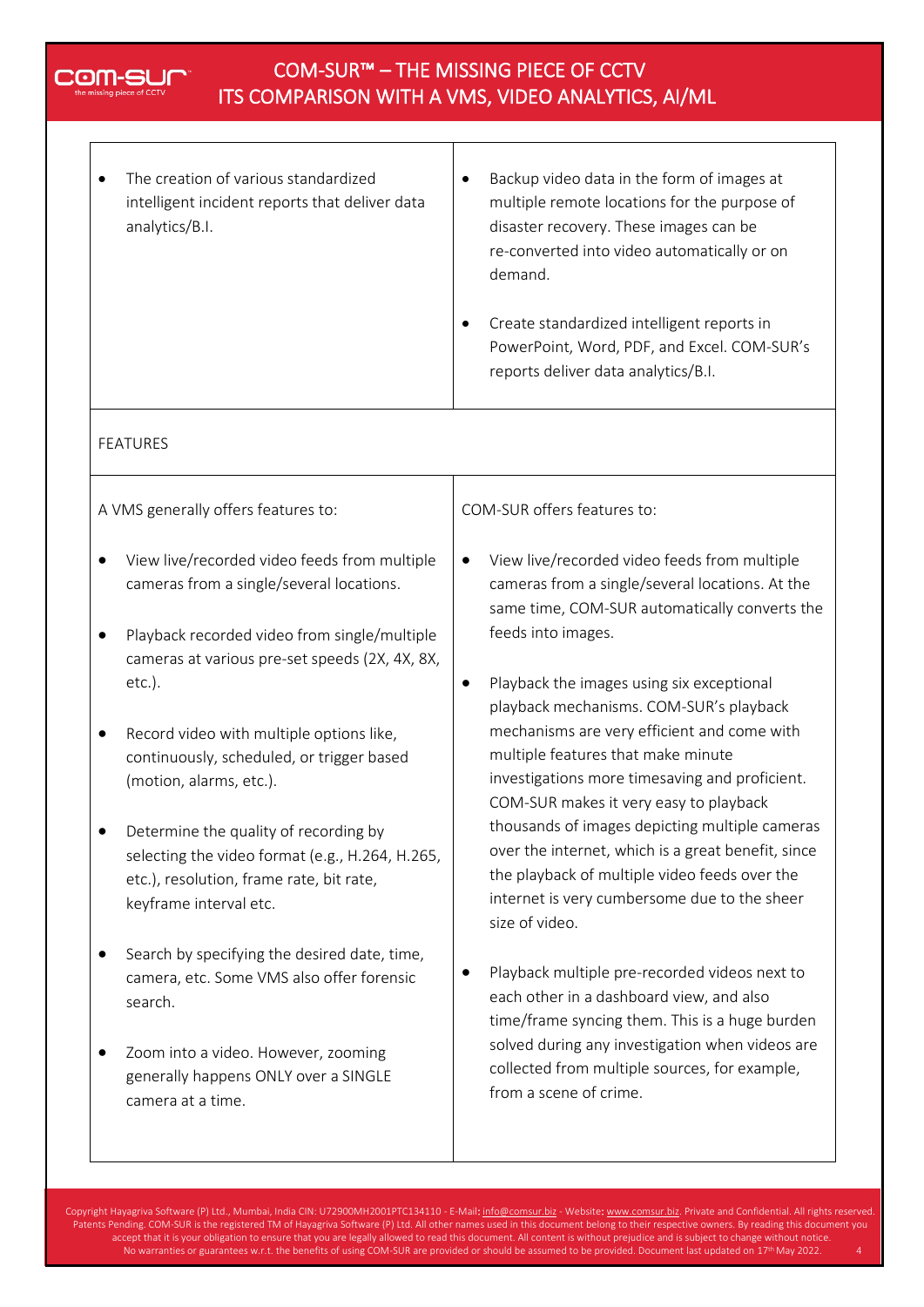## 20M-Sl

#### COM-SUR™ – THE MISSING PIECE OF CCTV ITS COMPARISON WITH A VMS, VIDEO ANALYTICS, AI/ML

- Export video, generally of a single camera at a time.
- Monitor the health and up-time of the cameras and the feeds against intentional/accidental covering, camera offline, camera out of focus, camera moved, etc.
- Record an entire day's video from multiple cameras as opposed to only rule-based recording, thereby eliminating the risk of missing out on important moments. The 'way' COM-SUR records video feeds from multiple cameras reduces the data size dramatically and creates a cost-effective disaster recovery backup at multiple locations (including the user's own cloud), without consuming any additional bandwidth.
- Search for images depicting multiple cameras over a date and time range as well as for a particular time slot over a desired date range.
- Zoom into any area of MULTIPLE cameras at the same time. This makes it easier to join the dots, i.e., the user can compare scenes between different cameras.
- Flag exceptions and items of interest.
- Tag relevant images to create an institutional library of important findings.
- Annotate items for the purpose of machine learning.
- Enhance the quality of the images in terms of the brightness and contrast, along with the ability to add various forensics filters (false colors) to the images for better discovery and isolation.
- Create standardized audit finding /incident/other reports in PowerPoint, PDF, Word, and Excel.

Copyright Hayagriva Software (P) Ltd., Mumbai, India CIN: U72900MH2001PTC134110 - E-Mail: [info@comsur.biz](mailto:info@comsur.biz) - Website[: www.comsur.biz.](http://www.comsur.biz/) Private and Confidential. All rights reserved. Patents Pending. COM-SUR is the registered TM of Hayagriva Software (P) Ltd. All other names used in this document belong to their respective owners. By reading this document you accept that it is your obligation to ensure that you are legally allowed to read this document. All content is without prejudice and is subject to change without notice. No warranties or guarantees w.r.t. the benefits of using COM-SUR are provided or should be assumed to be provided. Document last updated on 17<sup>th</sup> May 2022. 5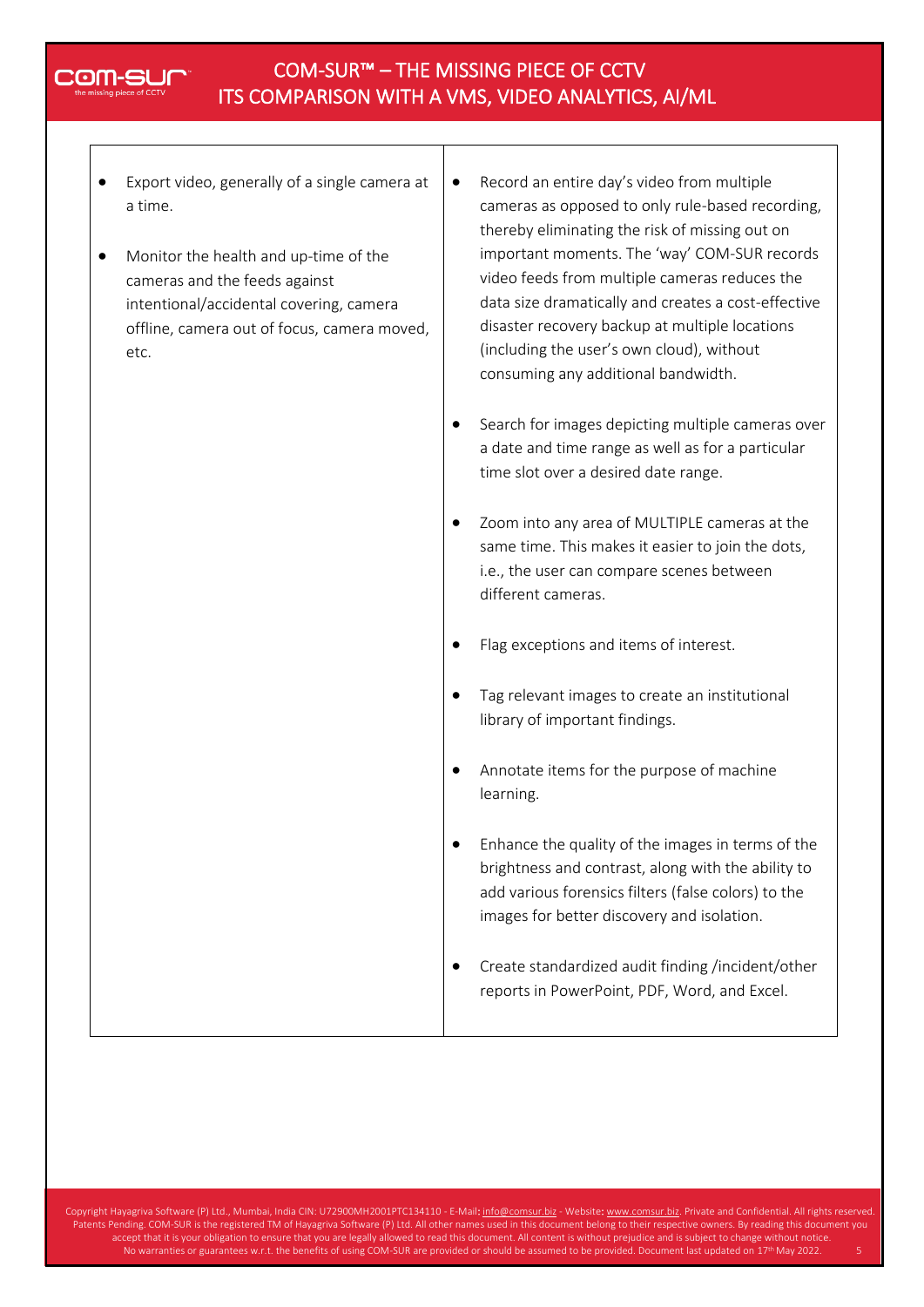

### COM-SUR™ – THE MISSING PIECE OF CCTV ITS COMPARISON WITH A VMS, VIDEO ANALYTICS, AI/ML

| Create a single video file displaying multiple |  |
|------------------------------------------------|--|
| cameras. This is a huge benefit when multiple  |  |
| videos have to be shared that depict a single  |  |
| incident/story.                                |  |
|                                                |  |
|                                                |  |

• Gain business intelligence (patterns and trends) based on the historical data from the audit findings /incident reports.

Copyright Hayagriva Software (P) Ltd., Mumbai, India CIN: U72900MH2001PTC134110 - E-Mail: <u>[info@comsur.biz](mailto:info@comsur.biz)</u> - Website: <u>www.comsur.biz</u>. Private and Confidential. All rights reserved. Patents Pending. COM-SUR is the registered TM of Hayagriva Software (P) Ltd. All other names used in this document belong to their respective owners. By reading this document you accept that it is your obligation to ensure that you are legally allowed to read this document. All content is without prejudice and is subject to change without notice. No warranties or guarantees w.r.t. the benefits of using COM-SUR are provided or should be assumed to be provided. Document last updated on 17<sup>th</sup> May 2022. 6